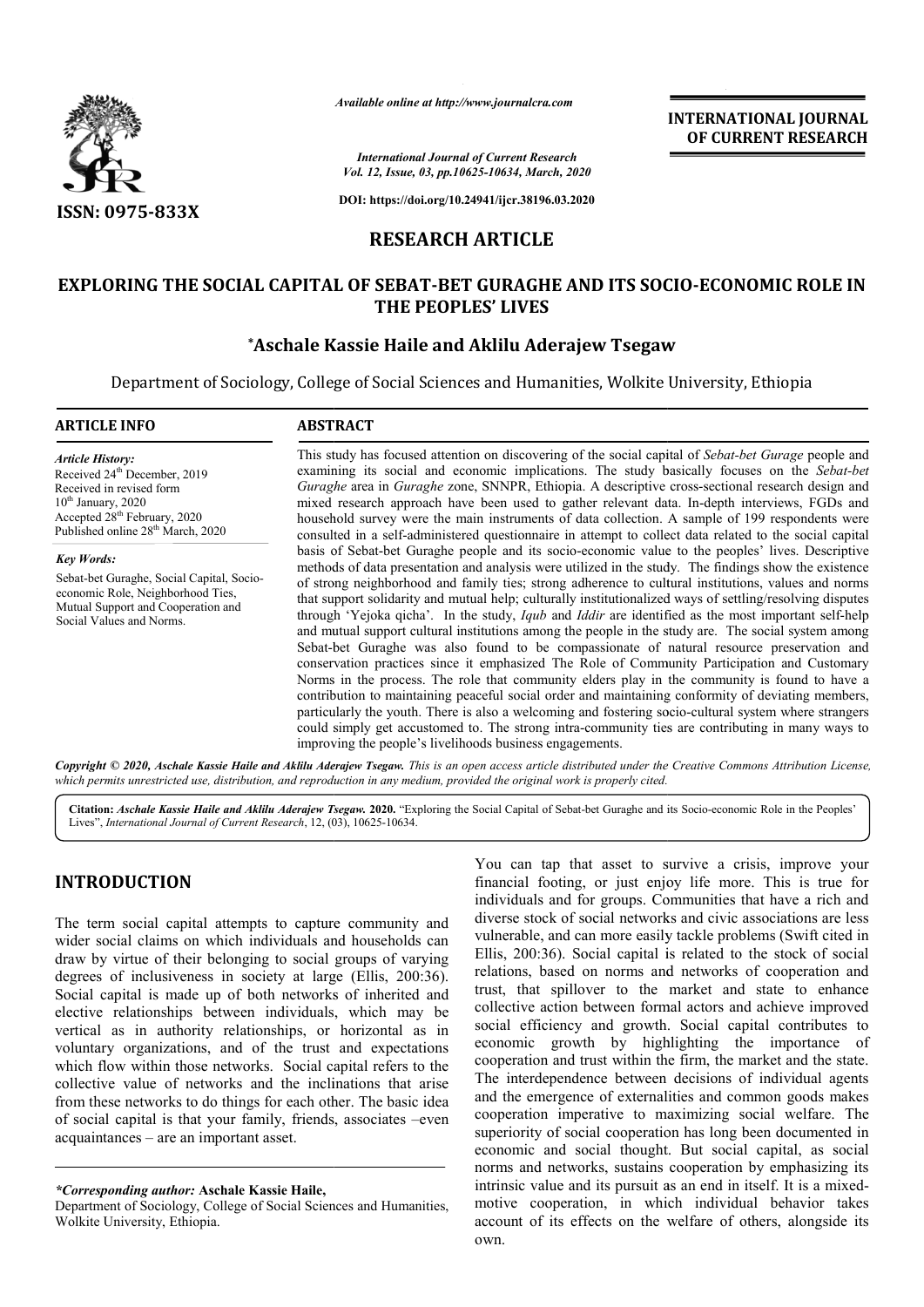In this manner, it operates as an internal commitment mechanism to resolving the social dilemma or collective action problems from free-riding and narrow-interested calculation (Chiristoforou, 2008). Economists have traditionally focused on natural capital, physical capital and human capital as key determinants of economic growth and a vast body of theoretical and empirical literature in growth economics has examined these relationships. But the focus on these three types of capital often overlooks a critical aspect in the process of economic growth in that they do not explain how economic actors interact. More recently, it has been suggested by some economists and political scientists that the missing link in the growth process is 'social capital' (Iyer, et al, 2004). Social capital consists of resources with in communities which are created though the presence of high levels of trust, reciprocity and mutuality; shared norms of behavior; shared belongingness and commitment; both formal and informal social networks; and effective information channels; which may be used productively by individuals and for groups to facilitate actions to benefit individuals, groups and community more generally. Social capital research is inadequate as far as the people of *Sebate-bet Guraghe* are concerned. There are some studies undertaken to show the relationship between *Guraghe* peoples' socio-cultural life and livelihoods. For example Fekede (2014), studied the discourses of development in *Guraghe* proverbs. In his study, Fekede, investigated how *Gurage* people address development issues and inculcate them into the community through proverbs. Nebiyu (2012), identify, classify, describe and document the house utensils of *Enemor* in an effort to document endangered elements of material culture of the *Enemor* people in south Ethiopia. Fu (2004), concludes that trust and social capital are mutually reinforcing- social capital generates trusting relationships that in turn produce social capital. Haile (2009), conducted a study on *ensset* as a means of existence, social organization, and ethnical identification for the *Guraghe* people. None of these studies thoroughly investigated the social capital of the *Guraghe* and its contribution in the peoples' socio-economic life. But what exactly is social capital? And why is its study meaningful for social scientists? Do the *Sebat- bet guraghe* people have their own social capital? If so, what are those assets? More particularly, does the study of social capital have consequences for socio-economic development? What are the social values of the people of *Guraghe*, and how do those social values benefit the people economically and socially? This research has tried to answer these and related question by employing mainly qualitative methods of research and quantitative methods of research as well.

**Objective and Scope of the Study:** Overall, this study has focused attention on discovering of the social capital of *Sebatbet Gurage* people and examining the social and economic consequences of the social capital of the *Sebat-bet Guraghe.* In terms of area coverage, the study basically focuses on the *Sebat-bet guraghe* area in *Guraghe* zone. As already described in the 'objectives' part, this study emphasizes such substantive issues as discovery of social assets /capital and the roles those social assets have in peoples' socio-economic life. As far as the time scope is concerned, the study is carried out between the periods: December, 2016 and June, 2017.

### **METHODS**

**Description of the Study Area:** *Guraghe* zone is situated in the north tip of the Southern Nations, Nationalities and Peoples regional state and covers an area of 593,000 square kilometers.

The zone is divided in to 13 administrative *woredas* (districts) and two reform city administration which is Wolkite and Butajira city administration (Guraghe Zone: Department of Culture, Tourism and State Communication Affairs, 2013:8). According to the 2007 Central Statics Agency reports, the population of *Guraghe* zone was 1,340,376, out of which 622,253 are males and 658,229 are females. In *Guraghe* zone, Christianity and Islam are the two major religions and other traditional religions such as *Waq*, *Muet* and *Demuamit*, gods and goddesses of war, fertility and thunder respectively were practiced. Agriculture is the backbone of the economy and the area is known by *ensset* (false Banana) production (CSA, 2007).

**Research Design and Approach:** Research design involves set of decisions regarding what topic is to be studied, among what population with what research methods for what purpose (Earl, 2007:112). Hence, this study is carried out based on exploratory descriptive research design. The researchers have utilized mixed approach (giving special emphasis to qualitative methodology due to nature of the issue under consideration) with methodological triangulation. Qualitative data were collected from the experts and key informants as well as documents were reviewed. The quantitative data was gathered through questionnaires. In order to achieve the objective of the research it has been employed by the researchers both primary and secondary data collection methods. Therefore, primary data were gathered through *methodological triangulation*- the use of several research methods in one and the same research project (Yeraswork, 2010: 66). Triangulation in social research is the combination of different<br>methods, methodological perspectives or theoretical methods, methodological perspectives or theoretical viewpoints. Taking the metaphors of the stability of a tripod or the need for navigators to take bearings on at least three points in order to locate themselves accurately on a map reference, proponents of `triangulated' approaches to research assert that the result of combining varied approaches is a net gain the strengths of each contrasting approach more than cancel the weaknesses of their counterpart (Milner and Brewer, 2003:326). In this study, both quantitative and qualitative tools of data collection were used in generating data relevant to the objective of the study. These include; In-depth interview, Focused group discussion, survey, and secondary sources. Basic information is collected from different individuals. First those experts and individuals working within developmental associations and culture, tourism and state affairs office in the zone were considered. Data relevant to objective of the study were gathered from key informants (such as community eldersmain sources qualitative data this study) through unstructured in-depth interviews. FGDs were also conducted with some residents of data collection sites. Sample of respondents have been systematically drawn to gather survey data. Also *Guraghe* community members in Addis Ababa city were interviewed.

**Samples and Sampling:** The researchers have used purposive sampling so as to select samples for survey data collection. Hence, among the seven *woredas* of the *Sebat-bet*, three (*Eza, Cheha* and *Enemourna ener*) were selected purposively on the basis of number of household in each *woreda*. Hence, 100 samples were obtained from *Enemourna ener* and the remaining 99 samples were drawn from *Eza* and *Cheha Woredas*. Since the purpose of the research was not found to be explanation of casual relationships between variables, it was not necessary to draw random samples. Rather, the researchers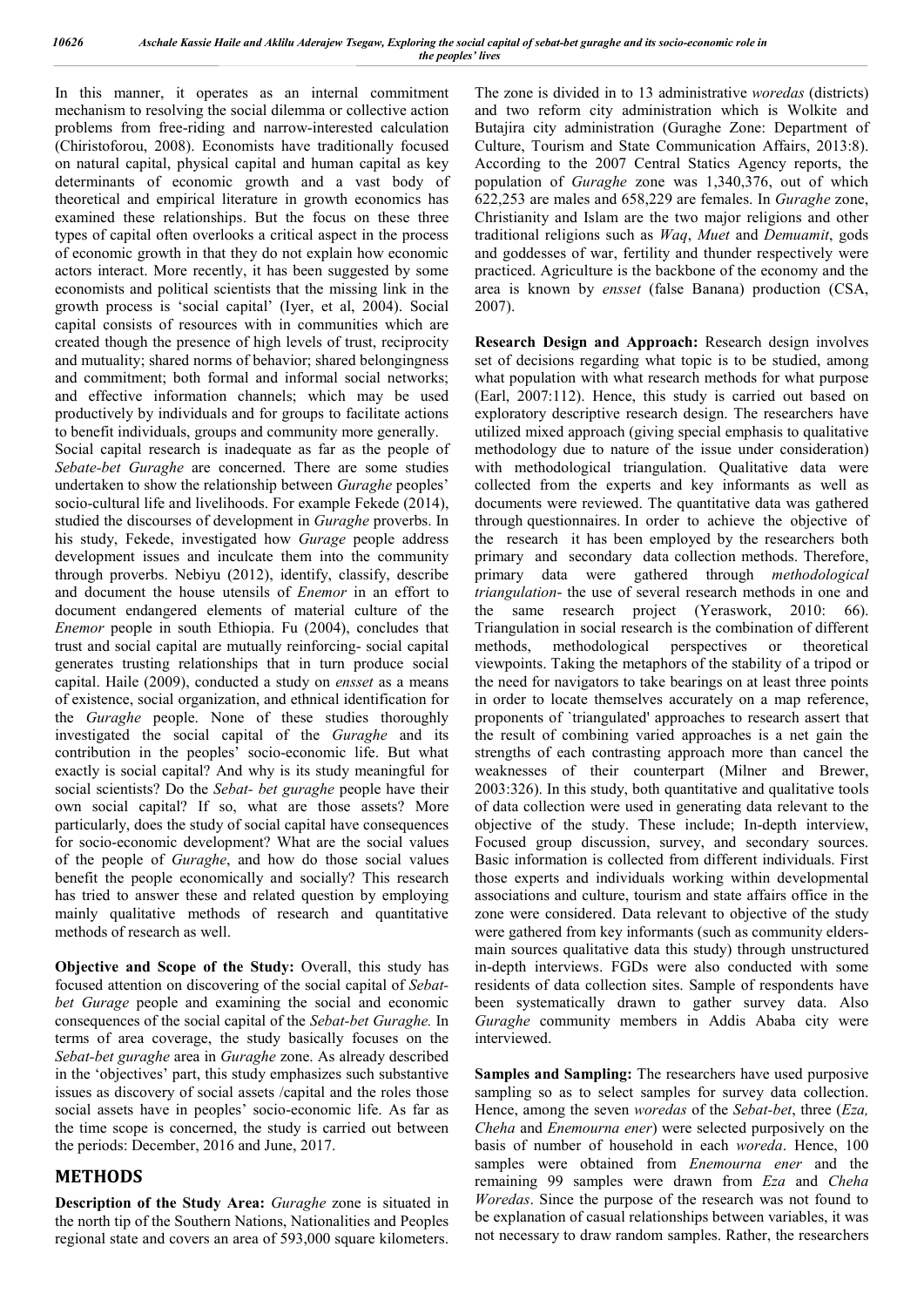tried to ensure the validity and representativeness of data by using methodological triangulation and by giving due emphasis for FGDs and Key-informant in-depth interviews. The main sampling techniques that were used to obtain key informants are Snow-ball sampling and purpose sampling. Following is the summary table showing the number of key informants under each study site. The samples were selected based on the researcher's assumption regarding knowledge and experience of participants in the study. Purposive sampling and snowball sampling were used to attain samples for FGD. The following table presents summary of FGD participants under each study site. The samples were selected based on the researcher's assumption regarding knowledge and experience of participants in the study.

**Method of Data Analysis and Interpretation:** The study basically emphasizes qualitative and approach for data collection, interpretation and analysis. Quantitative data is descriptively analyzed by descriptive statistical methods such as frequency distribution, tables and percentages. The qualitative data which were gathered from purposively selected respondents through methods of in-depth interviews FGDs, and questionnaires were coded and classified according to common attributes. Next, the data in Amharic were translated in English. Then the organized data were interpreted and analyzed using thematic arrangement and systematic descriptions of narratives.

#### **Theoretical Framework**

**Social Capital: Meaning and Measurement:** "Social capital" refers to the resources available in and through personal and business networks. These resources include information, ideas, leads, business opportunities, financial capital, power and influence, emotional support, even goodwill, trust , and cooperation. The "social" in social capital emphasizes that these resources are not personal assets; no single person owns them. These resources reside in networks of relationships. Social capital, in essence, is the institutions, relationships, attitudes and values governing interactions amongst people and contributing to economic and social development. It has been defined as 'the net works, norms, relationships, values and informal sanctions that shape the quantity and co-operative quality of a society's social interactions. Social capital includes shared values and rules for social conduct including trust and civic responsibility. Its increasing prominence in economics discourse parallels the rise of the 'informal institutions' literature in related fields such as development economics (Iyer, 2005). The original theoretical development of the concept by the French sociologist Pierre Bourdieu (1980) and the American sociologist James Coleman (1993a, 1993b) centered on individuals or small groups as the units of analysis. With some significant variations, both scholars focused on the benefits accruing to individuals or families by virtue of their ties with others. Bourdieu's treatment of the concept, in particular, was instrumental, going as far as noting that people intentionally built their relations for the benefits that they would bring later (Bourdieu, 1985). In a few brilliant pages, the French sociologist dealt with the interaction between money capital, social capital, and cultural capital, the latter defined as the formal educational credentials that an individual possesses and the more intangible complex of values and knowledge of cultural forms in his or her demeanor. Bourdieu's key insight was that forms of capital are fungible, that is they can be

traded for each other and actually require such trades for their development. Social capital of any significance can seldom be acquired, for example, without the investment of some material resources and the possession of some cultural knowledge, enabling the individual to establish relations with others (Portes, 2011). The social capital of a society includes the institutions, the relationships, the attitudes and values that govern interactions among people and contribute to economic and social development. The notion that social relations, networks, norms, and values matter in the functioning and development of society has long been present in the economics, sociology, anthropology, and political science literature. Only in the past 10 years or so, however, has the idea of social capital been put forth as a unifying concept embodying these multidisciplinary views (Bastelaer and Gootaert, 2001).

The overriding lesson that emerges from the SCI is that it is possible to measure social capital and its impact. The empirical studies indicate that social capital has a profound impact in many different areas of human life and development: it affects the provision of services in both urban and rural areas; transforms the prospects for agricultural development; influences the expansion of private enterprises; improves the management of common resources; helps improve education; can prevent conflict; and can compensate for a deficient state. More generally, it helps alleviate poverty for individuals and for countries as a whole. Lest this sound excessively simplistic or overly generalized, we note that the extent to which social capital matters varies tremendously across settings, as do the aspects of social capital that are effective (Bastelaer and Gootaert, 2001). Experience with the multitude of social capital indicators in the case studies suggests that the focus should be on three types of proxy indicators: membership in local associations and networks, indicators of trust and adherence to norms, and an indicator of collective action.

*Membership in local associations and networks***:** Using membership in local associations as an indicator of structural social capital consists of counting the associations and their members and measuring various aspects of membership (such as internal heterogeneity) and institutional functioning (such as the extent of democratic decision making). Which associations to include in the indicators is culture specific: agrarian syndicates could be relevant in one country, rotating credit and savings associations in another, parent-teacher associations in yet another. In the case of networks, which are less formal, the key information is the scope of the network and the internal diversity of membership. Indicators of membership in associations and networks proved of key importance in the studies of watershed management in India, access to water systems in Indonesia, solid waste collection in Bangladesh, primary schools in Kenya, access to services in Russia, and civil conflict in Cambodia and Rwanda (Bastelaer and Gootaert, 2001).

*Indicators of trust and adherence to norms:* Measuring trust and adherence to norms (cognitive social capital) requires asking respondents about their expectations about and experiences with behavior requiring trust. Key questions relate to the extent to which households received or would receive assistance from members of their community or network in case of various emergencies (loss of income, illness). Questions of this type were included in the data collection instruments of several SCI studies. The measurement of trust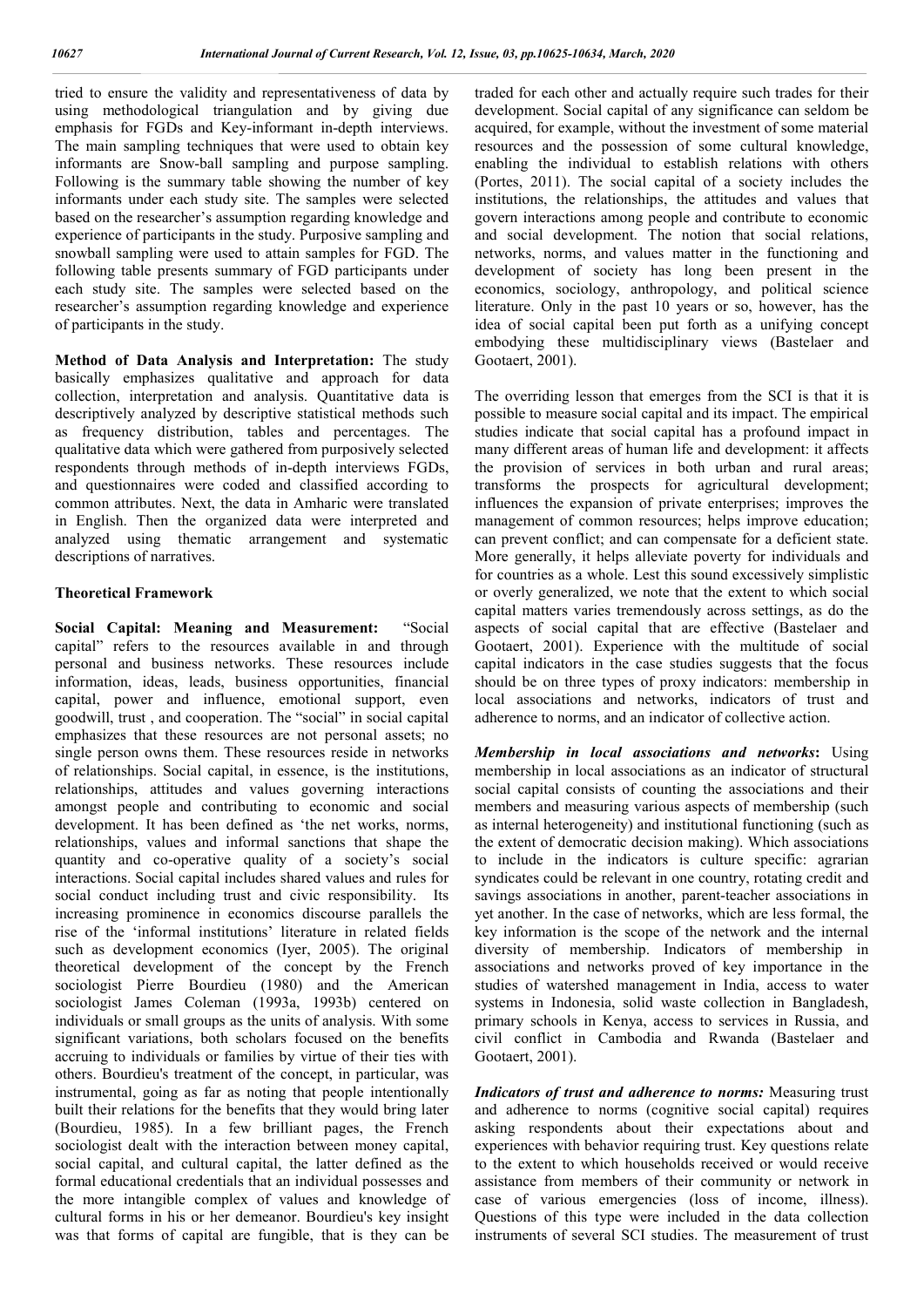was critical for the studies of traders in Madagascar, agricultural extension in Mali, and the civil conflict in Cambodia and Rwanda (Bastelaer and Gootaert, 2001).

*An indicator of collective action***:** The provision of many services requires collective action by a group of individuals. The extent to which this collective action occurs can be measured and is an indicator of underlying social cohesion (at least to the extent that the cooperation is not imposed by an external force, such as the government). Several SCI studies successfully used such measures, including the studies on watershed management in India, water supply in Indonesia, and solid waste removal in Bangladesh (Bastelaer and Gootaert, 2001). Despite some ambiguity social capital is generally understood as the property of the group rather than the property of the individual. Hence the most common measures of social capital examine participation, e.g. membership of voluntary organizations, churches or political parties (Schuller, 2001 cited in National Statistics, 2001). Measures of social capital should be as comprehensive as possible in their coverage of key dimensions (networks, values and norms) and should be balanced between the attitudinal/subjective and the behavioral (Cote and Healy 2001 cited in National Statistics, 2001). Such measures should be related to the cultural context in which the behavior or attitudes are being measured (National Statistics, 2001).

**Bonding and Bridging Social Capital:** Sociologists and economists have distinguished different types of social capital. 'Bonding' social capital links 'sameness' and enables cooperation between groups such as networks and clubs. The key characteristic of bonding social capital is that its potential power is positively related to the size of the group. But it is not always the case that 'bonding' social capital is good for an economy. For example, Olson, cited in Iyer, 2005 argues that horizontal associations can hinder growth as they may encourage special interests and groups lobbying for preferential policies that may impose a disproportionate cost to society. In contrast, 'bridging' social capital, this is also described as 'cross-cutting social ties' or 'weak ties' concern relations across rather than within groups, and which are less dense than the relations within bonding forms of social capital? Therefore, in the presence of disparate social subgroups, bridging social capital may be needed to improve economic and social performance. In many countries, both developed and developing, such social capital is considerably under-provided and it has been argued that without such social capital, the opportunities for social exchange are lowered and the potential for destructive conflict is raised (Iyer, et al., 2005).

**Socio-economic Significances of Social Capital**: *The Economics of Social Capital: Implications for Economic Development:* One of the key debates that have surrounded discussions of social capital is to what extent is it 'social' and to what extent is it 'capital'? Social capital is considered 'social' in that it involves social interactions and to the extent that the effect of these interactions might have some economic persistence, one can also think of social capital as 'capital'. There are a number of mechanisms through which social capital affects economic growth. For example, in the Solow– Swan growth model (Solow, cited in Iyer, et al., 2005), output is a function of technology, physical capital, human capital and, in more recent vintages, social capital. In such models, social capital may affect output through changing the manner in which technology is used. It may lead to the early adoption

of new innovations and, therefore, an economy may experience faster and earlier technological progress if it has high levels of social capital (Iyer, et al., 2005). The classical economists identified land, labor, and physical capital (i.e., assets that generate income) as the three basic factors shaping economic growth. In the 1960s, neo-classical economists introduced the notion of human capital, arguing that a society's endowment of educated, trained, and healthy workers determined how productively the orthodox factors could be utilized. The latest equipment and most innovative ideas in the hands or mind of the brightest, fittest person, however, will amount to little unless that person also has access to others to inform, correct, assist with, and disseminate their work. Life at home, in the boardroom, or on the shop is both more rewarding and productive when suppliers, colleagues, and clients alike are able to combine their particular skills and resources in a spirit of trust, cooperation, and commitment to common objectives. The vast majority of people, moreover, live, work, vote, pray, and recreate as members of various but distinct social groups that shape one's very identity, values, and priorities (Woolcock, 1998).

It is widely accepted that economic performance is positively correlated with innovative activities, such as expenditure for research and development) and patent applications. Additionally, it is known that societies in which people enjoy each other's confidence experience a higher level of economic performance. By enabling information exchange and reducing transaction costs social capital may induce more effort toward inventive activity. The combination of these observations has not received attention but could imply that societies with a higher level of social capital are better able to manage the process of innovation and that creative effort will be more richly rewarded in relatively trusting societies (Akcomak, 2008:21).

*Social Capital and Implementation of Policies:* The role of social capital to implement government policy can be both positive and negative. Social capital is positively correlated with levels of education as it supports access to publicly provided education and to credit for the poor. This positive correlation is important because higher levels of education generally induce denser networks where social capital forms. In this situation, social capital generates positive externalities which are in turn generated by social interactions. These externalities increase knowledge associated with the behavior of people, which in turn reduces the potential for opportunistic behavior to take hold. In addition, and most importantly, these externalities are able to withstand the free-rider problem that occurs when information is limited resulting in coordination problems and failures. The free-rider problem can be reduced by providing public goods and other government initiatives that foster development and reduce friction; by creating banking and insurance institutions; and by creating mechanisms to penalize disobedient 'group members'. In general, regions with higher levels of education on average do better in terms of economic performance and thus receive less government support. This is certainly true in the case of EU structural funds. That said, it is important to note that, given a certain level of development, regions with higher levels of social capital are more likely to effectively implement support programmes because they are able to internalize the externalities generated by social interactions and networks. This implies that a positive correlation between the average level of education, the measure of social capital and the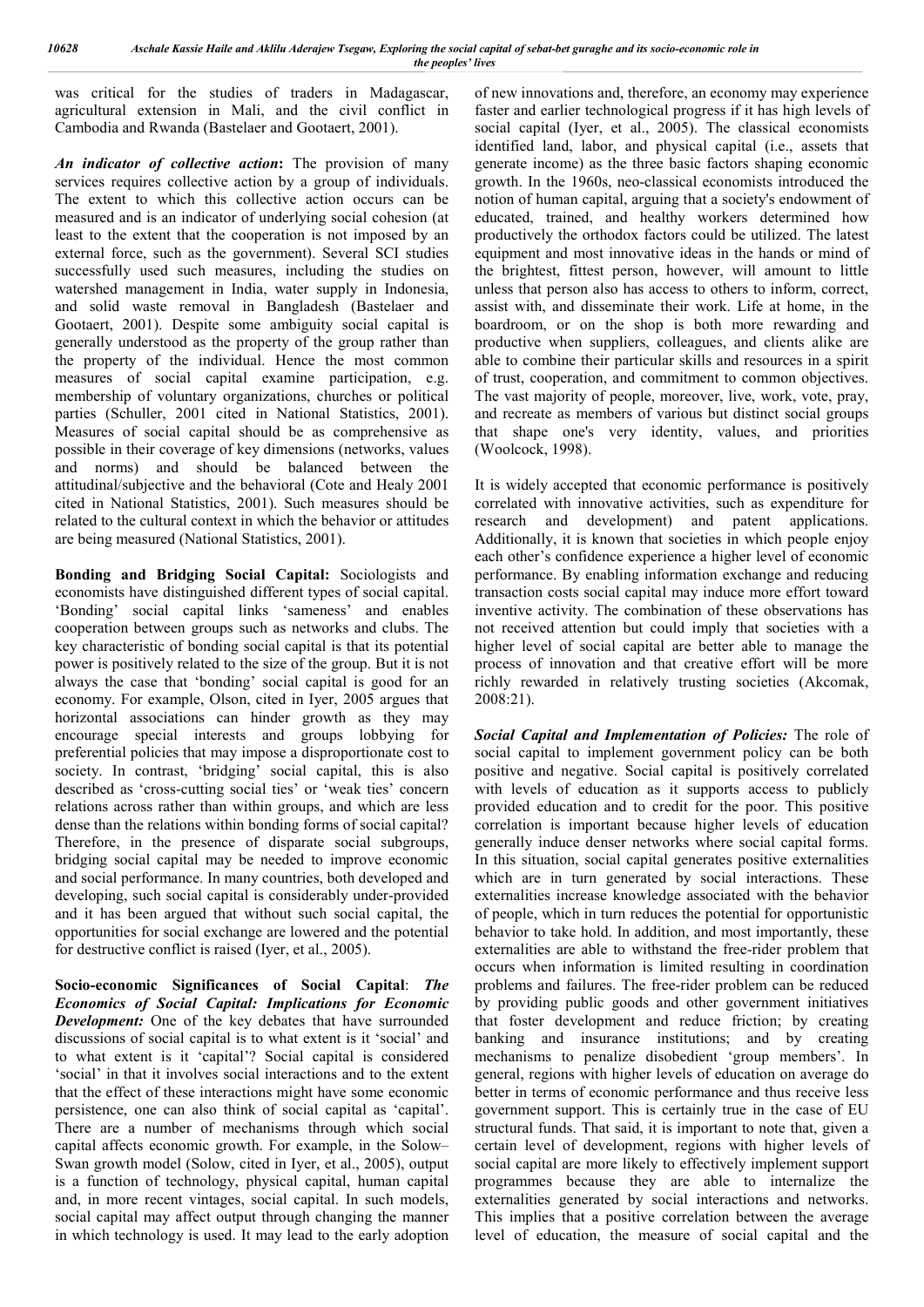government support program will exist, which is the predicted outcome of the empirical analysis. This analysis also predicts that regions with higher levels of education will be more likely to devote resources to innovative activities. So, the determinants of innovation are likely to be positively correlated to the interaction between social capital, education and government support ((Akcomak, 2008:104). At a local level, policies could be developed that encourage local people to get together and form social networks. The formation of voluntary organizations along with Local Exchange Trading (LET) schemes, mentoring, volunteering, and so on will contribute directly to the building of local social capital. Institutions and programs that foster a sense of community and help articulate shared values can be encouraged. Strengthening the community ownership of public assets such as village halls and community centers is a practical way of promoting growth in local social capital (Kay, 2005).

*Social Capital, Social Enterprises Social Economy and Local Development:* Social enterprises that did emerge from local social capital, such as those in smaller isolated, rural localities, usually drew upon bonding social capital embedded in the networks of the informal and shadow economy. However bridging social capital to other groups, organizations and communities within, beyond and outside the locality - become important as the social enterprise emerges and formalizes as part of the social economy. Social capital is important in the start-up, consolidation and sustainability of social enterprise. Social enterprises, once established, also continue to use and build social capital. However its importance relative to other forms of capital may vary over the specific development trajectory. Nevertheless, one common scenario is that a social enterprise which is in crisis and which has failed to maintain its social capital is less likely to survive. Social enterprises generate social capital often in a virtuous cycle of development where a social consensus to meet a local need leads to the ignition of the other elements of social capital (sense of belonging, values of co-operation, trust, mutuality and reciprocity) in networks of support to address the need. Similarly, a social capital cycle is proposed which indicates how two-way relationships between ranges of organizations, groups and individuals generate network linkages that through regular usage strengthen and encourage the sharing of values central to the specific social capital thus creating trust. The social entrepreneurial cycle, is not found to fit with the research evidence and is dismissed as serving a neo-liberal perspective on social enterprise development. Such a model is considered to be at odds with the context, the collective action and the social capital resources in which all social enterprise is rooted (European Commission, 2003).

*The Role of Social Capital in Local Development:* Identifying social capital as important in local development policy assumes a desire and will somewhere (whether bottom up or top down) to promote improvement. This however is no guarantee that it becomes part of policy or that it will have a positive influence. The possible presence of 'downside' social capital, the relationship to other types of capital and the developmental context (state role for instance) may conspire to suppress positive outcomes (European Commission, 2003).

Informal ties do not necessarily promote improvement in material wellbeing any more than wealth or technology is necessarily used to promote human betterment, but if people can't trust each other or work together, then improving the material conditions of life is an uphill battle (Evans, 1996 cited in European commission, 2003). An awareness of the role and impact of social capital might permit the generation of measures to enhance and direct such a role, to make of it a tool of policy and this is our concern in this section of the report. The first task in this regard is to recognize its social roots in networks; to 'socialize' (European Commission, 2003). One of the consequences of socializing social capital is that networks, norms and identities are rescued from relegation. There is a welcome irony in the fact that when this is done we seem to learn more about economic development than we do when working with the reductionist conceptions of economics. It seems that by refusing to succumb to the logic of economic rationality we might begin to understand more about the way in which development occurs." (Fevre, 2000 cited in European Commission, 2003). Social capital is coming to be seen as a vital ingredient in economic development around the world. Scores of studies of rural development have shown that a vigorous network of indigenous grassroots associations can be as essential to growth as physical investment, appropriate technology or …'getting prices right'" (Putnam, 1993 cited in European Commission, 2003).

### **RESULTS AND DISCUSSION**

**Socio-demographic Characteristics of the Respondents:**  Majority of the respondents (73.8) are male in terms of gender, whereas (23.2%) are females. In terms of age, the majority (46.7%) are between the age of 31 and 41, whereas few (9.6) of the respondents are 53 and above years old. As far as marital status is concerned, 106 (53.3%) respondents are married whereas the widows/ers constitute the least percentage (4%). Concerning household size, 73 (36.7%) respondents have family members that range from 4 to 6, followed by 69 (34.7%) respondents who 1 to 3 family members. When we look at the educational status of respondents, 71 (35.7%) respondents can read and write, followed by 41(20.6%) respondents who have completed primary school. Finally, the majority (69.4%) of respondents reside in urban and semi-urban areas.

**The Social Capital of** *Sebat-bet* **Guraghe People:** This section consists of discussions pertaining to the existing condition of social assets in *Sebat-bet Guraghe* area. The discussion is mainly based on qualitative data obtained through key-informant interview methods and FGDs. These qualitative data are translated in to English language and narratives are presented to substantiate discussion. Additionally, quantitative data are analyzed in the form of simple statistics such as percentages and frequency distributions.

**Strong Neighborhood and Family Ties:** As one note from the above table, 98.5 percent of the respondents reported that they have good ties with their neighbors. Focus group discussions and key-informant in-depth interview results also indicate that there is a strong social relationship among neighbors. The elaboration made by one of the key-informants (place of interview: *Yeseray village, Eza Administrative Woreda*) on this point is presented as follows.

*Two or more families that are living with physical proximity as neighbors share everything… they support each other in times of problems such as illness, death, loss of property and cooperate in occasions such as agricultural activities like farming and harvest, wedding ceremonies, spiritual ceremonies such as 'meseqal' and so forth.*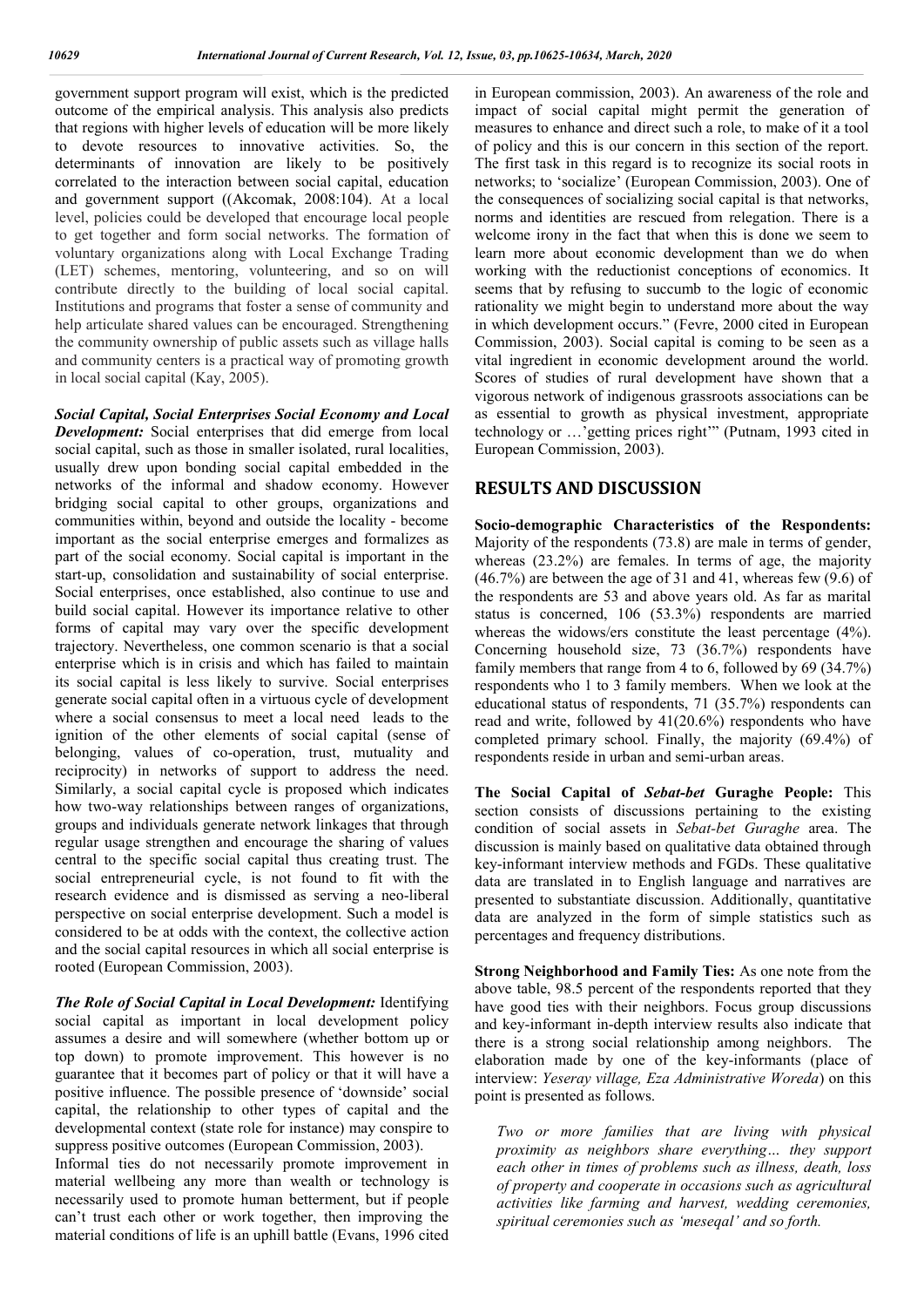| Variable       | <b>Response Category</b>   | Frequency | $\frac{0}{0}$  |
|----------------|----------------------------|-----------|----------------|
| Gender         | Female                     | 52        | 26.2           |
|                | Male                       | 147       | 73.8           |
|                | Total                      | 199       | 100            |
| Age            | $20 - 30$                  | 46        | 23.1           |
|                | 31-41                      | 93        | 46.7           |
|                | $42 - 52$                  | 41        | 20.6           |
|                | 53 and above               | 19        | 9.6            |
|                | Total                      | 199       | 100            |
| Marital status | Never married              | 74        | 37.2           |
|                | Married                    | 106       | 53.3           |
|                | Divorcee (e)               | 11        | 5.5            |
|                | Widow (er)                 | 8         | $\overline{4}$ |
|                | Total                      | 199       | 100            |
| Household size | $1 - 3$                    | 69        | 34.7           |
|                | 4-6                        | 73        | 36.7           |
|                | $7-9$                      | 39        | 19.6           |
|                | $10 - 12$                  | 18        | 9              |
|                | Total                      | 199       | 100            |
| Educational    | Illiterate                 | 25        | 12.6           |
| status         | Read and write only        | 71        | 35.7           |
|                | Completed Primary School   | 41        | 20.6           |
|                | Completed Secondary School | 33        | 16.6           |
|                | Certified with Training    | 16        | 8              |
|                | First degree and above     | 13        | 6.5            |
|                | Total                      | 199       | 100            |
| Residence      | Rural                      | 61        | 30.6           |
|                | Urban                      | 138       | 69.4           |
|                | Total                      | 199       | 100            |

### **Table 1. Socio-demographic Characteristics of Respondents (n=199)**

Source: Own Household Survey, 2017

### **Table 2. Social Capital among the Sebate-Bet Guraghe People (n=199).**

| Questions/Statements:                                                                        | Responses      | Frequency | $\frac{0}{0}$    |
|----------------------------------------------------------------------------------------------|----------------|-----------|------------------|
| Have good relationship with neighbors                                                        | Yes            | 196       | 98.5             |
|                                                                                              | N <sub>o</sub> | 3         | 1.5              |
|                                                                                              | Total          | 199       | 100              |
| Help and protect people in the neighborhood who encounter different socio-economic           | Yes            | 199       | 100              |
| problems                                                                                     | No             | 0         | $\overline{0}$   |
|                                                                                              | Total          | 199       | 100              |
| Can claim family and community support under any socio-economic hardship                     | Yes            | 199       | 100              |
|                                                                                              | No             | 0         | $\boldsymbol{0}$ |
|                                                                                              | Total          | 199       | 100              |
| Had attained financial and in-kind support from friends, relatives/families or other members |                | 167       | 83.9             |
| of the neighborhood                                                                          | No             | 32        | 16.1             |
|                                                                                              | Total          | 199       | 100              |
| Respect the customs, values and norms of the community                                       | Yes            | 199       | 100              |
|                                                                                              | No             | 0         | $\mathbf{0}$     |
|                                                                                              | Total          | 199       | 100              |
| Participate in the cultural institutions of <i>Iddir</i> and <i>Iqub</i>                     | Yes            | 157       | 78.9             |
|                                                                                              | N <sub>o</sub> | 42        | 21.1             |
|                                                                                              | Total          | 199       | 100              |
| Attain credit and support from the cultural institutions of <i>Iddir</i> and <i>Iqub</i>     | Yes            | 153       | 76.9             |
|                                                                                              | No             | 46        | 23.1             |
|                                                                                              | Total          | 199       | 100              |
| Participate in communal activities such as natural resource conservation, rural road         | Yes            | 67        | 33.7             |
| construction and so on                                                                       | No             | 132       | 66.3             |
|                                                                                              | Total          | 199       | 100              |
| Can present personal cases and/or problems to community elders and seek solution             | Yes            | 175       | 87.9             |
|                                                                                              | No             | 22        | 12.1             |
|                                                                                              | Total          | 199       | 100              |
| There is an opportunity for all members of society (including children and women) to         | Yes            | 179       | 89.9             |
| participate in social events and decision making processes.                                  | N <sub>o</sub> | 20        | 10.1             |
|                                                                                              | Total          | 199       | 100              |
| There is respect and care for strangers such as government employees assigned to the         | Yes            | 199       | 100              |
| locality                                                                                     | No             | 0         | $\boldsymbol{0}$ |
|                                                                                              | Total          | 199       | 100              |
| The community is receptive to government regulations and policy directions                   | Yes            | 162       | 81.4             |
|                                                                                              | No             | 37        | 18.6             |
|                                                                                              | Total          | 199       | 100              |

Source: Own Household Survey, 2017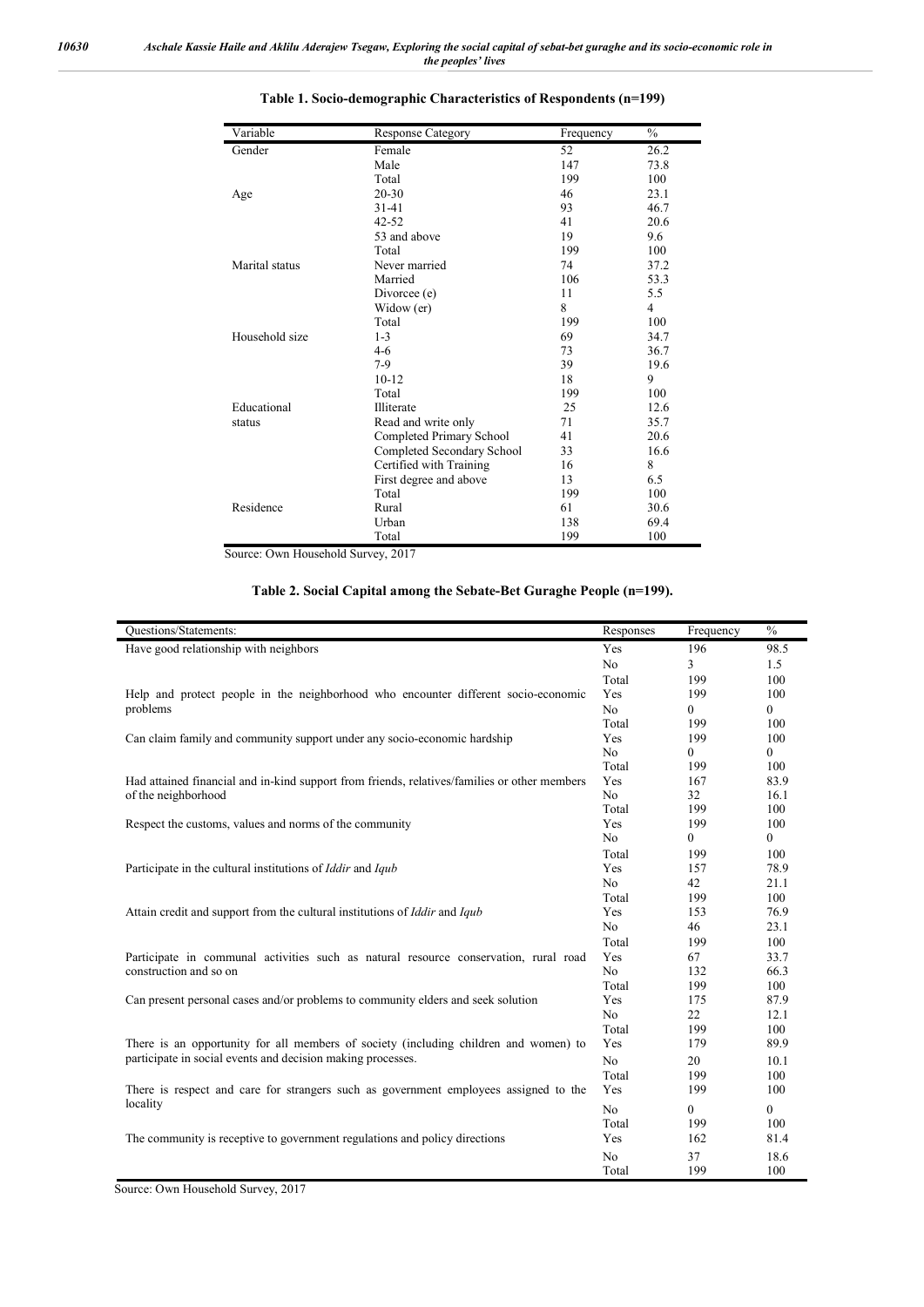| Questions/statements:                                                                  | Responses      | Frequency | $\%$  |
|----------------------------------------------------------------------------------------|----------------|-----------|-------|
| Do you have strong ties with members of the community you are living in?               | <b>Yes</b>     | 194       | 97.5  |
|                                                                                        | N <sub>0</sub> | 5.        | 2.5   |
|                                                                                        | Total          | 199       | 100   |
| Is there care and protection for public service provision centers and infrastructures? | Yes            | 151       | 75.9  |
|                                                                                        | N <sub>0</sub> | 48        | 24.1  |
|                                                                                        | Total          | 199       | 100   |
| Do you ever know someone in your community who bounced back from economic              | <b>Yes</b>     | 127       | 63.82 |
| losses/bankruptcy by the help of relatives, friends, neighbors of other members of the | No             | 72        | 36.2  |
| community?                                                                             | Total          | 199       | 100   |
| Do you ever know people who have improved their livelihood and living standard with    | <b>Yes</b>     | 131       | 65.83 |
| the help of families and friends?                                                      | N <sub>o</sub> | 68        | 34.2  |
|                                                                                        | Total          | 199       | 100   |
| Is there any special care and protection for vulnerable members of society such as the | <b>Yes</b>     | 153       | 76.9  |
| elderly, the sick and people with disability"                                          | N <sub>0</sub> | 46        | 23.1  |
|                                                                                        | Total          | 199       | 100   |
| Is there strong trust among members of your community?                                 | Yes            | 176       | 88.45 |
|                                                                                        | N <sub>0</sub> | 23        | 11.56 |
|                                                                                        | Total          | 199       | 100   |

#### **Table 3. Socio-economic Implications of Social Capital in Sebate-Bet Guraghe (n=199)**

Source: Own Household Survey, 2017

#### **Table 4: The role mutually cooperative, interdependent, and stronger family and neighborhood ties to peoples' socio-economic life (n=199)**

| Mutual Support and Cooperation (Social Capital Aspects):                                                   | Response       | Frequency | $\%$     |
|------------------------------------------------------------------------------------------------------------|----------------|-----------|----------|
| There is mutual support in agricultural activities especially for people who encounter health problems,    | Yes            | 199       | 100      |
| for the aged, for persons with disability, for single parent (female headed) families.                     | No.            | 0         | $\Omega$ |
|                                                                                                            |                | 199       | 100      |
| Senior business men play a role in job offering and creation for the jobless, an opportunity to share      |                | 175       | 87.94    |
| experience in profit making or business undertaking, farming and so on.                                    | N <sub>o</sub> | 24        | 12.06    |
|                                                                                                            |                | 199       | 100      |
| The local community facilitates informal saving and access to credit through the cultural institutions     |                | 184       | 92.46    |
| <i>iqub</i> and <i>iddir</i> .                                                                             | N <sub>o</sub> | 15        | 7.54     |
|                                                                                                            |                | 199       | 100      |
| Participated and participating in solutions making for failure in business undertaking (such as small-     | Yes            | 87        | 43.72    |
| business bankruptcy) and crop failure problems in the localities.                                          | No.            | 112       | 56.28    |
|                                                                                                            | Total          | 199       | 100      |
| The local community's strong solidarity and cohesiveness serves a function of social security for people   | Yes            | 179       | 89.95    |
| under problems.                                                                                            | N <sub>0</sub> | 20        | 10.05    |
|                                                                                                            | Total          | 199       | 100      |
| I have loyal customers and I am loyal too others in business undertaking.                                  | Yes            | 169       | 89.92    |
|                                                                                                            | No.            | 30        | 15.07    |
|                                                                                                            | Total          | 199       | 100      |
| There is cooperation in farming leading to productivity and resource sharing such as land, money,          | Yes            | 193       | 96.98    |
| farming oxen and so on.                                                                                    | No             | 6         | 3.01     |
|                                                                                                            | Total          | 199       | 100      |
| Societal expectations instill in the minds of traders and service providers to serve their neighborhood in | Yes            | 152       | 76.38    |
| a better way.                                                                                              | N <sub>0</sub> | 47        | 23.62    |
|                                                                                                            | Total          | 199       | 100      |
| Easy and organized facilitation of social events such as marriage ceremonies, spiritual ceremonies,        | Yes            | 197       | 98.99    |
| funerals and etc.                                                                                          |                | 2         | 1.01     |
|                                                                                                            | Total          | 199       | 100      |
| Resolving and cooperating in times social crisis such as death, illness, loss or damage of property such   | Yes            | 185       | 92.96    |
| as fire incidences in the neighborhood.                                                                    | N <sub>o</sub> | 12        | 7.04     |
|                                                                                                            | Total          | 199       | 100      |

Source: Own Household Survey, 2017

*A neighbor is everything… it is the one providing immediate support for the other more than any other body.*

Another key-informant added the following (place of interview: *Gunchire Town, Enemourena Ener Administrative Woreda*).

*Members of a neighborhood in sebat-bet Guraghe area help each other in a number of ways…a person in sebat-bet guraghe don't want see his neighbor starve or face difficult situations, rather he gives a cow for milk, 'enset' for food preparation and so on. We celebrate cultural and spiritual holidays together, elders providing their blessings and the young receiving the blessing. We support each other in times of house construction by fulfilling materials such as wood.* 

*During emergent situations such as fire explosion, people cooperate unselfishly to save the lives and property of their neighbors. Children of a given family are like children of the whole neighborhood…they (especially those living apart and meeting their own families during celebrations like 'meseqel') bring their parents different commodities and food items and share it to the whole neighborhood; check the situation of people in the locality, give advices to children to properly attend school etc.*

From the above data, it is possible to infer that there is strong family and neighborhood tie among the people of *sebat-bet guraghe*. People have the practical experience of mutual help, strong social relationships that are not materialistic. However, these strong social relationships would have contributed to the peoples' livelihood and/or economy though this will be dealt with in detail in a special upcoming section.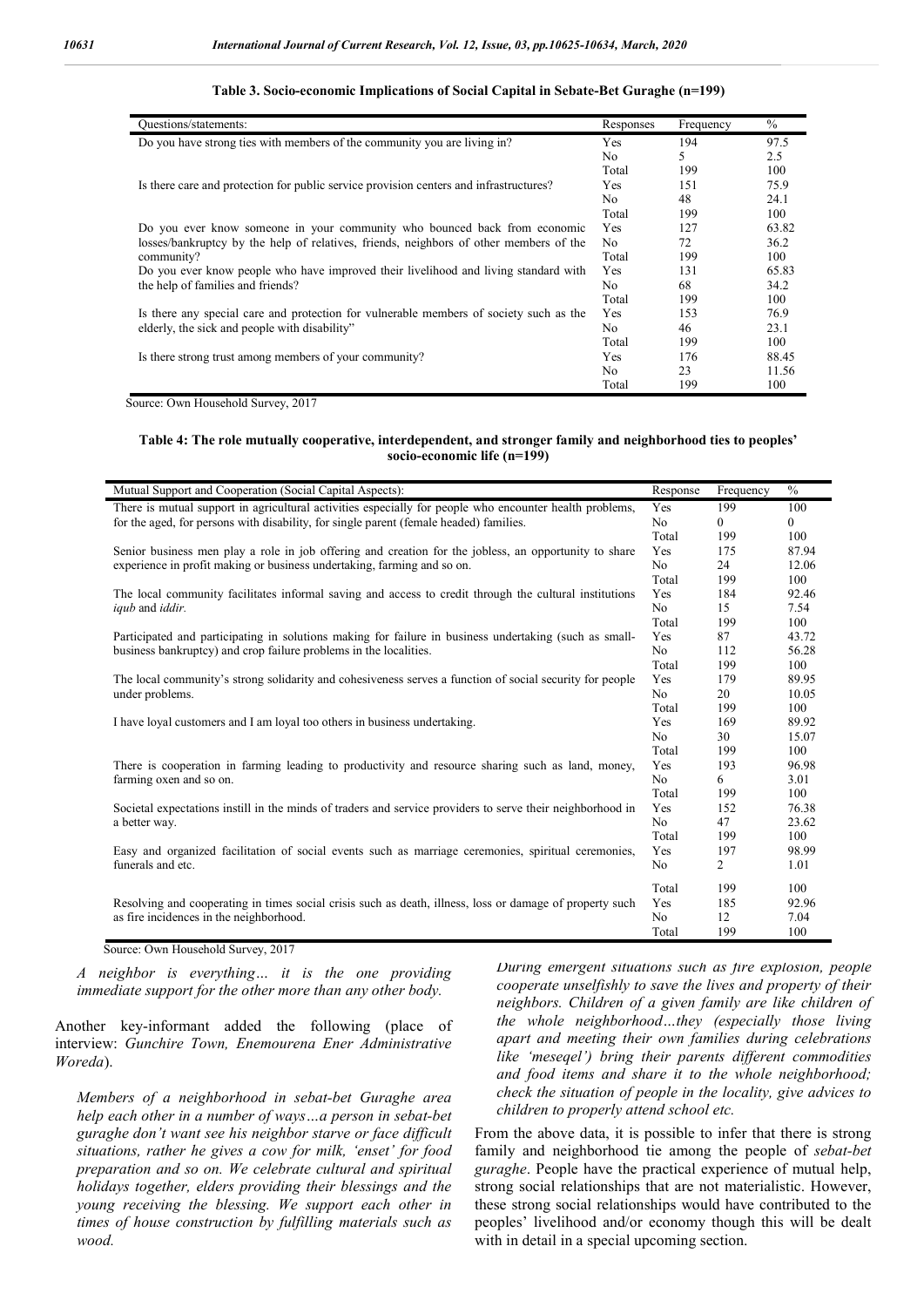Besides, all of the respondents (100%) replied that they help and protect people in the neighborhood who encounter different socio-economic problems. This is like the principle of "each for all, and all for each''. All of the respondents (100%) indicated that they can claim family and community support under any socio-economic hardship; and majority (83.9%) reported that had attained financial and in-kind support from friends, relatives/families or other members of the neighborhood. Here, it is commendable to mention the speech made by a keyinformant (Place of interview: *Imdibir town, Cheha administrative woreda*).

*Iqub is the main cultural and financial institution that has existed for long and the people of Guraghe utilize it to meet their local social and economic needs. For example, if someone wants to start a business activity his/her friends, relatives and any other persons he/she knows help him/her by entering in to Iqub in the name of the person in need of help. Then the person getting help pays the money back to the support providers in a gradual process of money making or business activity. After a time, the person becomes self-reliant and he/she is expected to provide the help to others.* 

Such kind of networked economic cooperation is appreciable that it would have created job opportunities for the jobless; contribute to minimize increasing income and living standard disparities among the people, and eventually to poverty reduction efforts. Additionally, the possibility of claiming and/or seeking claiming family and community support under any socio-economic hardship without hesitating feeling of shame and provides a form of social and psychological security/safety for people of the *sebat-bet guraghe.*

*Adherence to Cultural Institutions, Values and Norms:* As it is possible to see from the above table 4 (specifically the  $5<sup>th</sup>$ dimension of social capital), we can infer that members of the *Sebat-bet Guraghe* have high level of regard and respect the cultural values and norms of their own society. For instance, all of the respondents (100%) reported that they respect the customs, values and norms of their society. FGD and Keyinformant interview qualitative information also suggest that even the young generation in the people is manifested by strong involvement in cultural and spiritual ceremonies, spirituality and respect for the elderly, emphasis for mutual cooperation, some level of adherence to traditional conflict and / or dispute resolution mechanisms and so forth. Culturally institutionalized ways of settling/ resolving disputes among the sebate-bet Guraghe is still being given high emphasis by the people. People take their cases like killing, theft and any other form of injustice to the cultural institution which is known as *qicha*  (*Yeqicha Sereat* in Amharic). This dispute resolution mechanism is still playing a vital role in the life of the people, and this shows how the people themselves are strongly adhering to the system despite the expansion and penetration of modern education and formal legal institutions. Here it would be awesome to add the description of a key-informant (Place of Interview: *Gunchire* town, *Enemour* and *Ener* Administrative *Woreda*) as regards the point right here.

*'Yeguraghe qicha' is still playing indispensable role in our life…, when there is killing for instance, community elders/elders just intervene to stop revenge by the close relatives of the victim and bring sustainable peace in the community. Such a practice of intervention by the* 

*community elders to stop reactive revenges is called 'ketarate' in Guraghe language. When the community leader just says 'ketarate', the one who is agitated to take revenge against an enemy just quits doing anything. But when the person keeps on revenging despite the ban, he/she will be the one who will pay a sum of money to the destruction he/she cause. So 'ketarate' is important to avoid 'berche' (a Guraghe word which means revenge) by the families of victims. However most of the time people respect the cultural tradition of 'ketarate'. After the 'ketarate', the case is presented to community elders (yejoka) and through the 'qicha', decisions will be passed. The decisions include compensations to the victim or his/her families. When the destruction is loss of life and when this is done intentionally by the criminal, the compensation is 150, 000 ETB. Besides the compensation, the convict and the victim will be made to wholeheartedly apologize for each other make a vow of avoiding anonymity.*

*The Cultural Institutions of Idir and Iqub:* Among the total respondents who were asked whether or not they participate in the cultural institutions of *iddir* and *iqub,* 157 respondents (78.9%) reported that they are already participating. Similarly, the majority of respondents (76.9%) replied that they have attained different kinds of support from the institutions of *iddir* and *iqub.* From this data, it is possible to infer that *iddir* and *iqub* is the main mechanism through which parts of the social and economic and/or livelihood life of *Sebat-bet Guraghe* people is being met. Business activities such as providing transportation services through Bajaj and minibus driving, shop keeping, self-service restaurant, and other small businesses would have been impossible even to imagine in the study area without the support of *iqub*. Beyond facilitating strategies for livelihood, people also use it for fulfilling the different requirements of human worldly life. Simply, it is possible to sense the relevance of *iqub* in the life of the people just by looking at the frequency of *iqub* advertisements at many different places in towns such as Wolkite.

In fact *Iqub* and *Iddir* are the most important self-help and mutual support cultural mechanisms that prevail in most areas of Ethiopia, especial in the past times. Following is a speech made by one of the key-informants highlighting the importance of *Iqub* and *Iddir,* and other meanses of mutual support in *Sebate-bet Guraghe* area.

*The people of Guraghe are known for using 'iddir' and 'iqub' longer before others so that we can even say that the cultural institutions originate in this area. The main reason why the people of Guraghe emphasize those cultural sellhelp institutions is there is scarcity of farm land in the area despite large household size. For instance, I have 15 children but a hectare of land only. Therefore, to support the family, children are engaged in different income generating activities and save money using 'iqub'. People who are not capable enough to support themselves (especially the jobless) are helped through 'iddir' and 'iqub'. Iddir is also very important form of mutual support. I have four iddirs for instance…, which are (1) 'ye cheha iddir', (2) 'ye gura iddir', (3) 'ye mogebene iddir' and (4) 'ye guraghe iddir'. I am member of all of the four 'iddirs' through which I and other members support each other in happy and difficult events/moments.*

*The Role of Community Participation and Customary Norms in Natural Resource Conservation:* Almost one third of the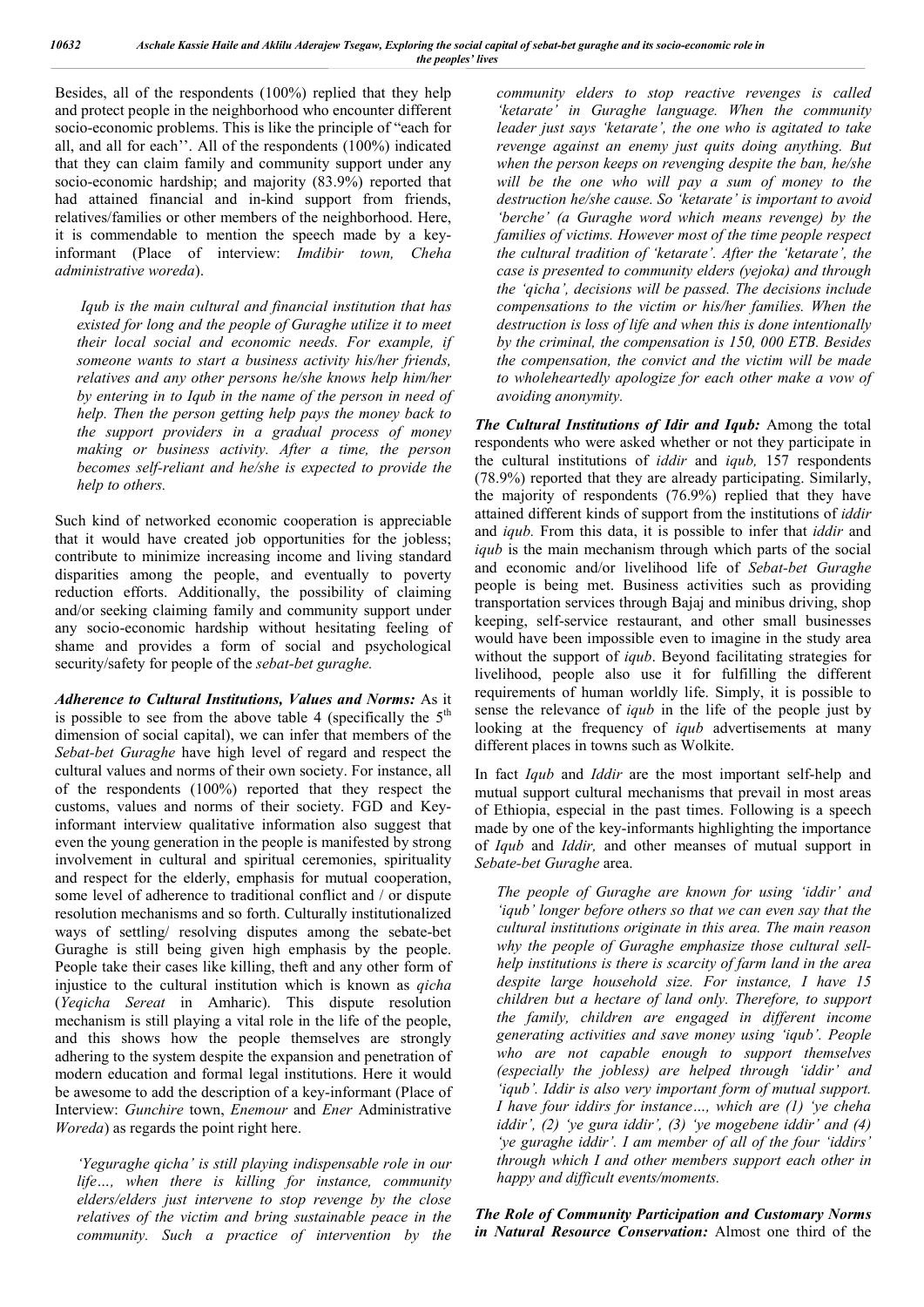respondents (33.7%) responded that they participate in activities such as natural resource conservation such as soil conservation care for forest resources and cultural landscapes like the *jefoure*. The rest majority of the respondents (66.3%) answered that they don't have such experience, and this is partly because most of the respondents were of urban residential area since the household targeted more urban areas than rural ones for reasons already explained in the methodology part. In FGDs and field observations, it was founded out that people are playing role in conserving and preserving natural resources. For instance, there are cultural norms that prohibit the cutting of trees; the cultural landscape which is called *jefour* contributes for maintaining the fertility of soil; and people are contributing to reduce loss soil fertility due to runoff by constructing small protections. Here, it is important to present the clarification made by one keyinformant (Place of interview: *Awria-dibbir* natural forest, *Cheha Woreda)* on the role of customary norms in natural resource preservation.

*There is a customary norm that forbids people that cause destruction to this forest resource…, the forest is a home for different wild animals and plant/tree species. Unless a person is given permission by community elders/leaders to use the forest for purposes like house construction, no one can exploit part of it. This is because our ancestors told us that there is spiritual prohibition, and we tell our children to restrain themselves from destructing the forest. However, such a prohibition now days it is not serious as it was in the past and hence the role of customary norms of forest preservation is already being overtaken by the government and formal law.*

*Socio-psychological and Reconciling Roles of the Community Elders:* The majority of respondents (87.9%) in the survey indicated that they can present their personal and family matters to elders community elders for solution and/or help. Based on FGD and In-depth interview data it was possible to infer that issues such as conflict, seeking for advices, deviant behavior by children, marriage related issues, killing and theft matters, problems related with inheritance, livelihood matters, so and so forth are all issues that community elders address that eventually result in social, psychological and economic positive contributions. Such a function is not something that one cannot downplay since now a days, deviant behavior, divorce and mental problems is flourishing. A society that provides optimal regulation and emotional nurturance for its members is likely to more stable and peaceful the one which do not.

The young members of the people in *Sebate-bet Guraghe* have the advantage attaining regular check-on and constructive advices. This is a true case especially for those that are making business in other places/towns like Addis Ababa. A keyinformant's idea as regards this issue is following.

*Guraghe parents love their children…, especially, when the son is in a distant place, the parents regularly call and make sure the welfare of their son. Even there are some parents that are fasting for the sake of their children. Parents think of their daughters and sons in daily prayers. Similarly, children also play their own part in making sure that their parents are safe and healthy.*

### *Welcoming, Fostering and Receptive Local Community*

Respondents in a 'yes' or 'no' question were asked whether there is or no care and respect for strangers to their locality.

Hence, all of the respondents opted for yes. They were also asked to elaborate the way they treat newcomers or strangers such as government employees, and family and community members who live in other faraway places. The answers tell that there is nurturing social environment which eases for strangers to get adapted to new circumstances. Here, it is possible to argue that the level of culture shock which can be experienced by an outsider in *Sebate-bet Guraghe* area is very minimal because of fostering socio-cultural environment.

Qualitative data show that the existing good neighborhood ties play a significant role in familiarizing newly coming persons. Without a doubt it is possible to tell the fostering socio-cultural environment just by re-considering about the circumstances during our fieldwork at different areas of the zone. Besides, 81.4 percent of the respondents have shown that are receptive to government regulations, policy directions and improvements (especially improvements pertaining to some extravagant practices). Here, it would be very creditable to substantiate this idea by mentioning the information by key-informants.

*Our people are very progressive and receptive to the ideas and directions that we suggest to them. For instance, by this year we succeed in making some reforms related to the way marital ceremonies are carried out. The excessive resource demands of weeding ceremonies in our areas have been one of the pushing factors for migration of boys and girls. However, in consultation with the mass, we are making easy the way wedding ceremonies are done by reducing the number of attendants and by using other resource saving mechanisms. If the resource for wedding and marriage is relatively lower, marriage age people can easily get a partner, and this eventually contributes to reducing migration in our area.*

#### **Socio-economic Implications of Social Capital**

**Strong Intra-community Ties and Peoples' Livelihood Strategies:** As it's understandable in the previous sections, there are mutually cooperative, interdependent, and stronger family and neighborhood ties among people of *sebat-bet Guraghe.* Survey respondents, FGD participants and Keyinformants were made to react on the ways by which the existing social ties are playing role in their socio-economic life. Following is a summary table consisting of this importance.

The data contained in the above self explanatory table shows how the Sebat-Bet Gurage support each other socially and economically. In a related another question, respondents were asked whether they ever know people in their community who recovered from business/ livelihood activity failure with the help of relatives, friends, neighbors, or other people. Hence, the majority (63.82%) opted for the 'yes' option, indicating that strong social bonds in the study area are contributing to peoples' livelihood strategies/basis. Likewise there is a strong sense of mutual trust and special care for members of society who are aged enough, people with disability, and generally for those that need others' support. One key-informant strengthened this idea in the following way. Guraghe people respect the elderly and any of those members that require help. For example; old persons are not expected to work in 'debbo' (a culturally institutionalized means of collectively carrying out agricultural activities), rather the simply avail themselves in agricultural field and give some constructive comments and suggestions pertaining to how to undertake the work.